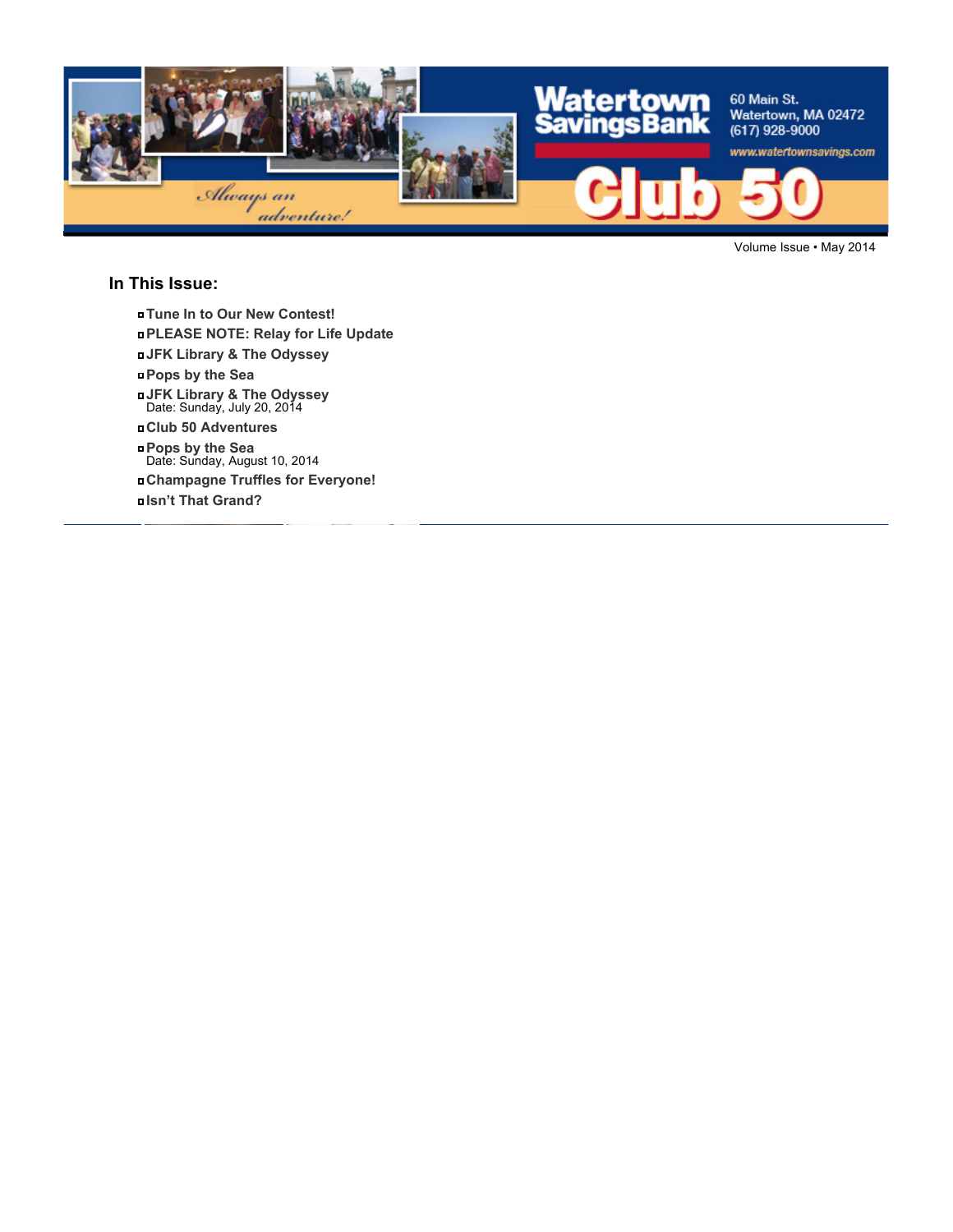

### **The Latest**

# **Tune In to Our New Contest!**

Is there anything better than traveling? Having recently returned from a fantastic jaunt to Australia, Singapore, and Brunei with my husband Timothy, it's so inspiring to experience landscapes, architecture, food, and music so different than your own everyday life.

And I know that travel also inspires you! On a recent trip, Club 50 travelers were inspired to think of a theme song for our group. Can you guess the most popular choice? "On the Road Again"!

But, of course, we need our own special lyrics! And we know there is a lot of creativity within our membership, so we thought we would have some fun with it and turn it into the **Club 50 Theme Song Contest!** You will have the summer to get those creative juices flowing: The deadline to have your lyrics to us isn't until **Friday, August 29.** More details will follow when we announce the winner. So have fun and do your best to keep it clean!

Speaking of songs, we have another Club 50 Member Exclusive Discount for you! **Singing for the City**, the Rotary Club of<br>Waltham's 7th Annual Karaoke Night, is Waltham's version of *American Idol!* The fundraising event wi the American Legion Hall in Waltham (215 Waverly Oaks Road), with doors open at 6 and performances starting at 7. The winners – judged by local celebrities – will receive a \$200 cash prize for first place, an overnight stay at the Westin Hotel for second place, and a \$50 gift card at the Chateau Restaurant for third place. And possible winnings for you are from over a dozen raffle gift baskets featuring overnight stays in hotels, wine, jewelry, and a whole lot more. A cash bar is available. Ticket price is regularly \$15 in advance and at the door -- but if you purchase your ticket in advance at the Club 50 office, the Club 50 Member price is only \$10. So come and join Karen and I for the fun – and guess which one of us sings!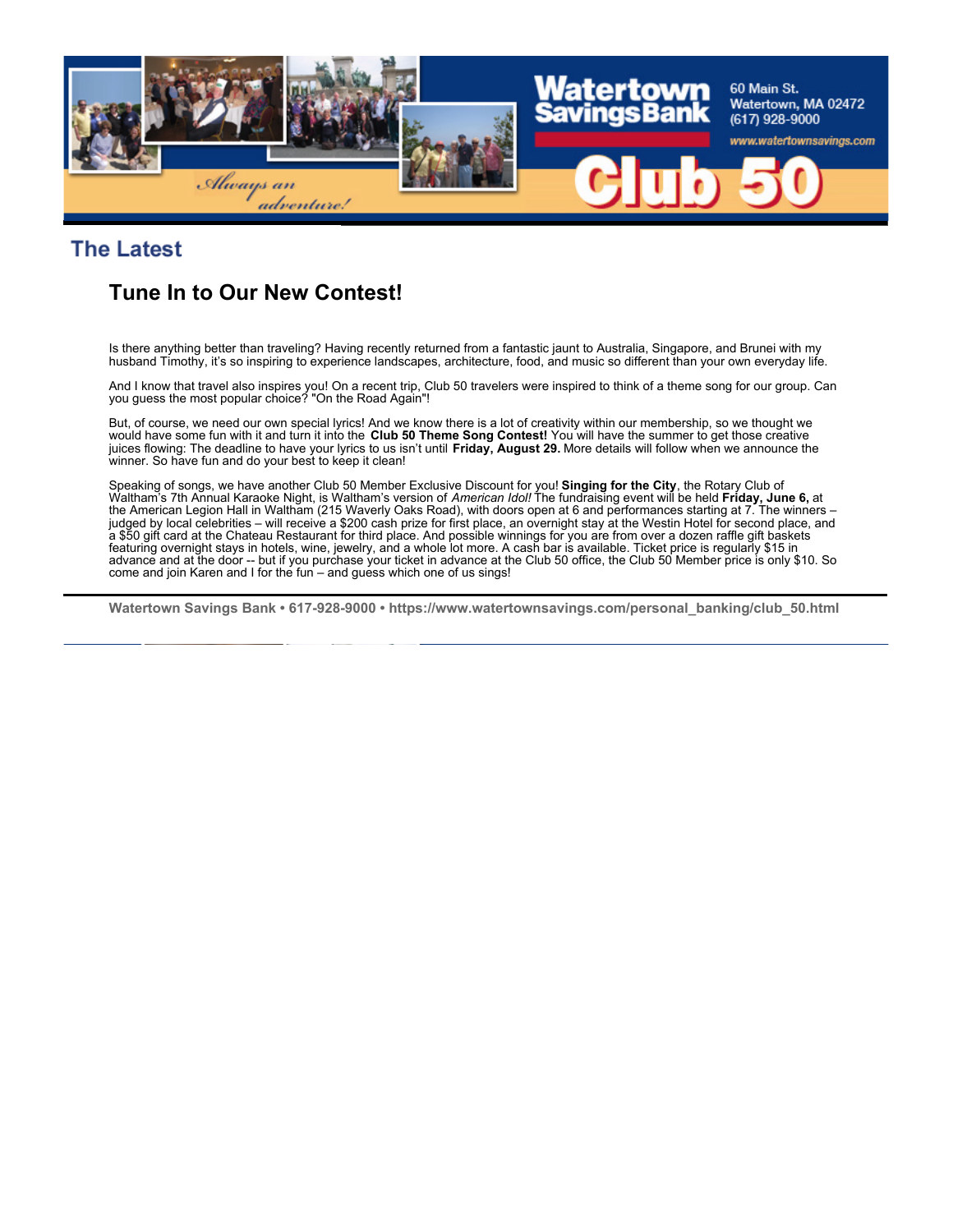

### **The Latest**

# **PLEASE NOTE: Relay for Life Update**

Many of you have been asking if Watertown Savings Bank is having its annual fundraiser at the Hellenic Center for our **WSB-Banking on a Cure Relay for Life team**. We are not having it this year, but if you would still like to help us help the American<br>Cancer Society for its May 31 event at Victory Field in Watertown, *WSB has generously o \$5,000*. No donation is too small and all donations are tax deductible. We appreciate your help! To donate, please go to:

http://main.acsevents.org/goto/WSBDonate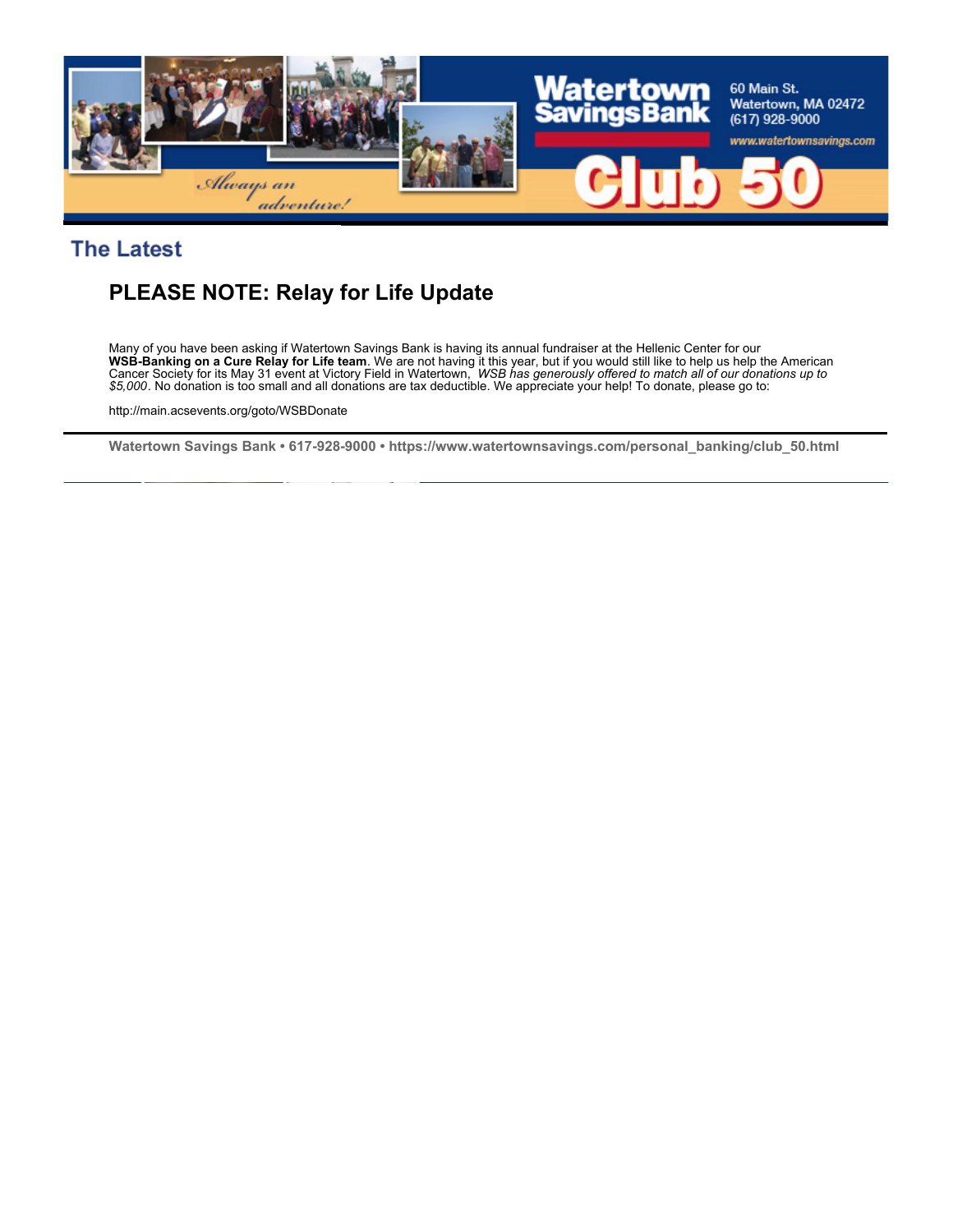

# **JFK Library & The Odyssey**

|                                                                                                                                                                                                                                                                                                                                                                                                                                                                                                                              | <b>RESERVATION FORM: JFK Library &amp; The Odyssey</b>                                                          |                             | 1ST DAY OF SIGN UP: THURSDAY, MAY 22, 2014 |  |  |  |  |  |
|------------------------------------------------------------------------------------------------------------------------------------------------------------------------------------------------------------------------------------------------------------------------------------------------------------------------------------------------------------------------------------------------------------------------------------------------------------------------------------------------------------------------------|-----------------------------------------------------------------------------------------------------------------|-----------------------------|--------------------------------------------|--|--|--|--|--|
| Enclosed please find $\frac{1}{2}$ per person as payment in full for person(s).                                                                                                                                                                                                                                                                                                                                                                                                                                              |                                                                                                                 |                             |                                            |  |  |  |  |  |
| Full payment (\$127 members; \$137 quests) is due at time of reservation. Please make checks payable to: WATERTOWN SAVINGS BANK                                                                                                                                                                                                                                                                                                                                                                                              |                                                                                                                 |                             |                                            |  |  |  |  |  |
|                                                                                                                                                                                                                                                                                                                                                                                                                                                                                                                              |                                                                                                                 |                             |                                            |  |  |  |  |  |
| Address: Zip: Zip: City: City: City: State: Zip:                                                                                                                                                                                                                                                                                                                                                                                                                                                                             |                                                                                                                 |                             |                                            |  |  |  |  |  |
|                                                                                                                                                                                                                                                                                                                                                                                                                                                                                                                              |                                                                                                                 |                             |                                            |  |  |  |  |  |
|                                                                                                                                                                                                                                                                                                                                                                                                                                                                                                                              |                                                                                                                 |                             |                                            |  |  |  |  |  |
| I hereby give permission to Watertown Savings Bank to duplicate and use for advertising purposes, any photographs taken of me on this trip. Watertown<br>Savings Bank Club 50 is organizing this event for its selected customers. The Bank uses experienced tour guides and common carriers. By signing this form you<br>agree to hold Watertown Savings Bank, Club 50, its employees, successors, agents and assigns harmless for all injuries, damages or other losses arising from<br>their participation in this event. |                                                                                                                 |                             |                                            |  |  |  |  |  |
|                                                                                                                                                                                                                                                                                                                                                                                                                                                                                                                              | Signature: Date: Date: Content of Signature: Content of Date: Date: Date: Date: Date: Date: Date: Date: Date: D |                             |                                            |  |  |  |  |  |
| Return to:                                                                                                                                                                                                                                                                                                                                                                                                                                                                                                                   | <b>WATERTOWN SAVINGS BANK</b><br>ATT: CONNIE BRACELAND<br>60 MAIN STREET, WATERTOWN MA 02472                    | DATE: Sunday, July 20, 2014 | <b>JFK LIBRARY &amp; THE ODYSSEY</b>       |  |  |  |  |  |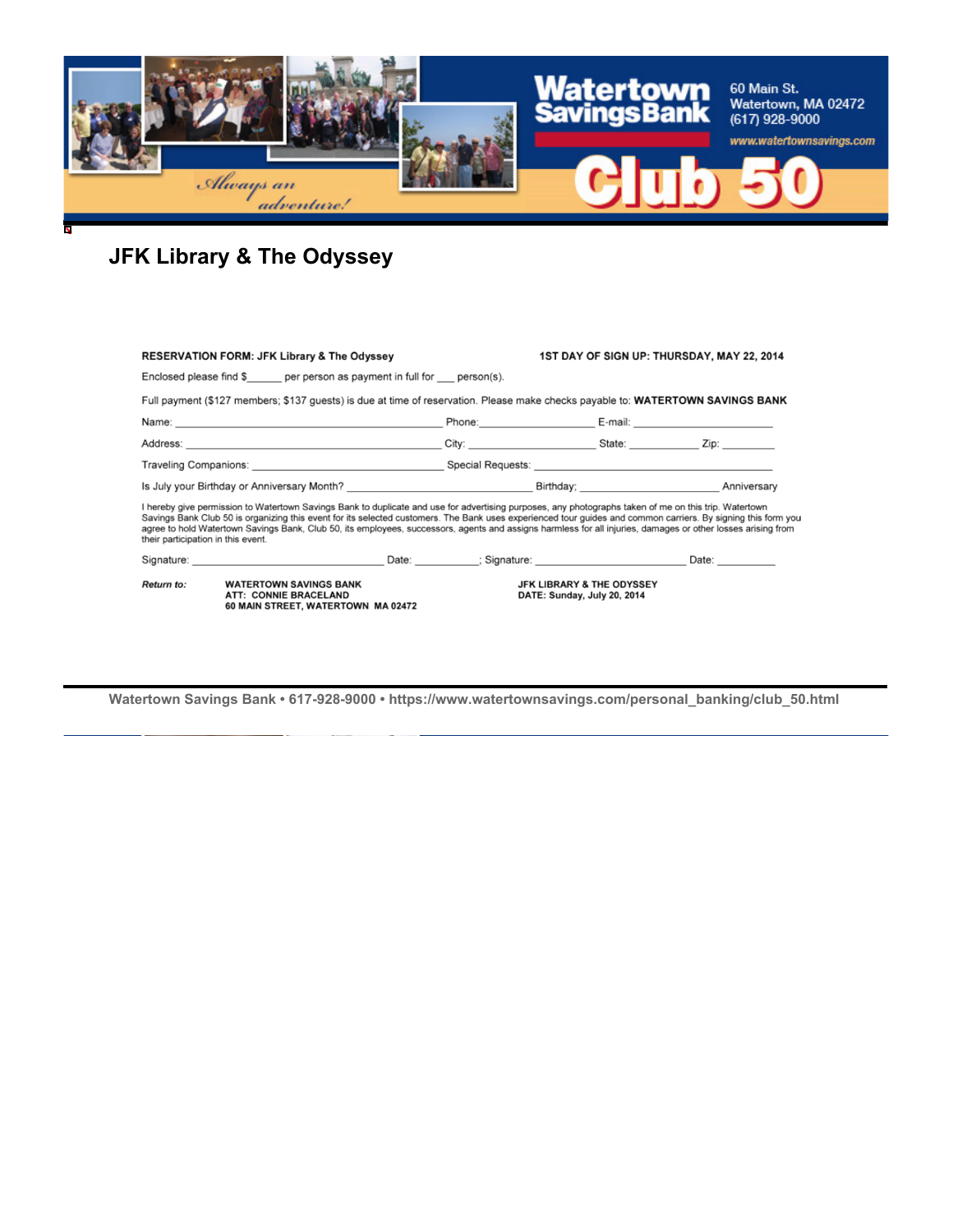

# **Pops by the Sea**

|                                                                                                                                                                                                                                                                                                                                                                                                                                                                                                                              | <b>RESERVATION FORM: Pops by the Sea</b>                                                                                                                                                                                       |  | 1ST DAY OF SIGN UP: FRIDAY, JUNE 6, 2014                                                                                                                                                                                       |  |  |  |  |
|------------------------------------------------------------------------------------------------------------------------------------------------------------------------------------------------------------------------------------------------------------------------------------------------------------------------------------------------------------------------------------------------------------------------------------------------------------------------------------------------------------------------------|--------------------------------------------------------------------------------------------------------------------------------------------------------------------------------------------------------------------------------|--|--------------------------------------------------------------------------------------------------------------------------------------------------------------------------------------------------------------------------------|--|--|--|--|
| Enclosed please find \$ per person as payment in full for person(s).                                                                                                                                                                                                                                                                                                                                                                                                                                                         |                                                                                                                                                                                                                                |  |                                                                                                                                                                                                                                |  |  |  |  |
|                                                                                                                                                                                                                                                                                                                                                                                                                                                                                                                              | Full payment (\$137 members; \$147 quests) is due at time of reservation. Please make checks payable to: WATERTOWN SAVINGS BANK                                                                                                |  |                                                                                                                                                                                                                                |  |  |  |  |
|                                                                                                                                                                                                                                                                                                                                                                                                                                                                                                                              |                                                                                                                                                                                                                                |  | Phone: E-mail: E-mail: E-mail: E-mail: E-mail: E-mail: E-mail: E-mail: E-mail: E-mail: E-mail: E-mail: E-mail: E-mail: E-mail: E-mail: E-mail: E-mail: E-mail: E-mail: E-mail: E-mail: E-mail: E-mail: E-mail: E-mail: E-mail: |  |  |  |  |
| Address: Zip: Zip: City: City: City: State: Zip:                                                                                                                                                                                                                                                                                                                                                                                                                                                                             |                                                                                                                                                                                                                                |  |                                                                                                                                                                                                                                |  |  |  |  |
|                                                                                                                                                                                                                                                                                                                                                                                                                                                                                                                              |                                                                                                                                                                                                                                |  |                                                                                                                                                                                                                                |  |  |  |  |
| Is August your Birthday or Anniversary Month? <b>August 2018</b> Birthday; <b>August 2018</b> Anniversary                                                                                                                                                                                                                                                                                                                                                                                                                    |                                                                                                                                                                                                                                |  |                                                                                                                                                                                                                                |  |  |  |  |
| I hereby give permission to Watertown Savings Bank to duplicate and use for advertising purposes, any photographs taken of me on this trip. Watertown<br>Savings Bank Club 50 is organizing this event for its selected customers. The Bank uses experienced tour guides and common carriers. By signing this form you<br>agree to hold Watertown Savings Bank, Club 50, its employees, successors, agents and assigns harmless for all injuries, damages or other losses arising from<br>their participation in this event. |                                                                                                                                                                                                                                |  |                                                                                                                                                                                                                                |  |  |  |  |
|                                                                                                                                                                                                                                                                                                                                                                                                                                                                                                                              | Signature: Date: Date: Date: Date: Signature: Signature: Date: Date: Date: Date: Date: Date: Date: Date: Date: Date: Date: Date: Date: Date: Date: Date: Date: Date: Date: Date: Date: Date: Date: Date: Date: Date: Date: Dat |  |                                                                                                                                                                                                                                |  |  |  |  |
| Return to:                                                                                                                                                                                                                                                                                                                                                                                                                                                                                                                   | <b>WATERTOWN SAVINGS BANK</b><br>ATT: CONNIE BRACELAND<br>60 MAIN STREET, WATERTOWN MA 02472                                                                                                                                   |  | POPS BY THE SEA<br>DATE: Sunday, August 10, 2014                                                                                                                                                                               |  |  |  |  |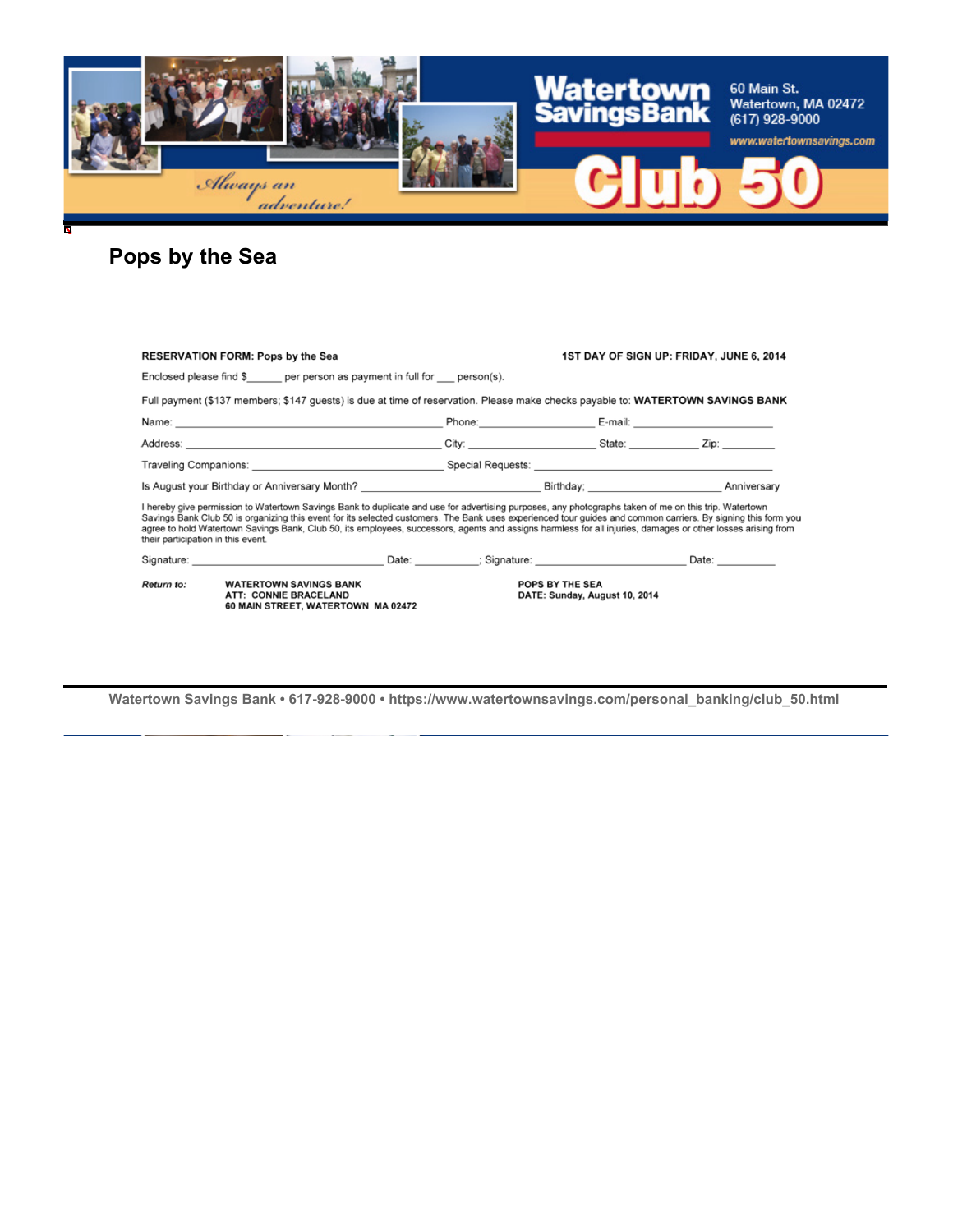

#### **Club 50 Opportunities**

# **JFK Library & The Odyssey**

**Date: Sunday, July 20, 2014**

First day of Signup: Thursday, May 22, 2014 **Price: \$127 Members \$137 Guests Walkability: moderate:** ability to walk at a moderate pace.

Is the **John F. Kennedy Presidential Library and Museum** one of those Boston sights you have always been *meaning* to see? Same for us – and the Club 50 Advisory Board, which suggested we make a day trip out of it by pairing it with a brunch cruise on The *Odyssey*!

We will set off at 9 a.m. sharp from the American Legion Post 440, 295 California Street, Newton, for the striking I.M Pei building on Boston's waterfront. We will have two hours for our "self-guided tour." In addition to the permanent exhibits on the Peace Corps, the Space Program, the Oval Office, Jackie Kennedy, and Robert Kennedy, feel free to visit the special exhibits "Superman's Mission for President Kennedy," "To the Brink: JFK and the Cuban Missile Crisis," and the Freedom 7 Space Capsule that soared East Derry, New Hampshire, native Alan B. Shepard Jr. into history.

After our museum time we will board *The Odyssey* for two hours of stunning views of the Boston Harbor as well as Sunday Brunch. After you have had your fill of sightseeing (and Belgian waffles!), we will bring you home around 4 p.m.

#### **Cancellation Policy:**

Before 6/20/14 — Full refund available.

On or after 6/20/14— No refund.

**Please note:** Motorcoach seating is assigned according to the date & time we receive your reservation (excluding accommodations for special needs), starting 8:30 a.m. on the established first date of sign up. Non-members traveling with us must do so as the guest of a current club member. Individuals who require special attention must bring someone to assist them.

A Yankee Line, Inc. acts only as an agent for the various independent suppliers that provide hotel accommodations, transportation, sightseeing, activities, or other services connected with this tour. Such services are subject to the terms and conditions of those suppliers. A Yankee Line, Inc. and their respective employees, agents, representatives, and assigns accept no liability whatsoever for any injury, damages or expenses of any kind due to sickness, weather, strikes, hostilities, wars, terrorist acts, acts of nature, local laws or other such causes. A Yankee Line, Inc. is not responsible for any baggage or personal effects of any individuals participating in the tours/trips arranged by A Yankee Line, Inc.

**The reservation form is available on the left column of this page – see Forms.**

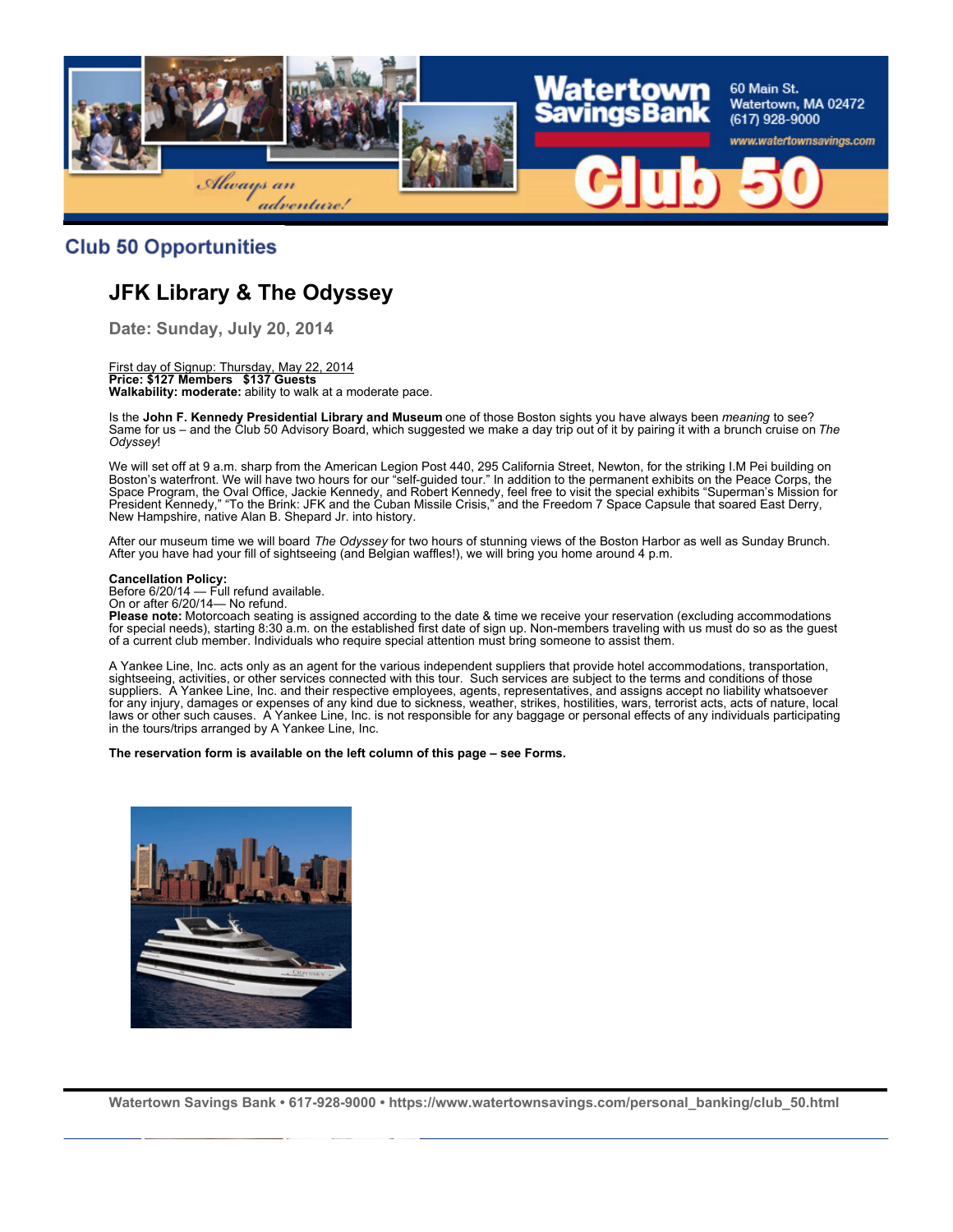

### **Club 50 Adventures**

**New York City Overnight featuring** *Motown the Musical* Sunday & Monday, May 18 & 19

**Boston Red Sox vs. Cleveland Indians & Fenway Tour** Fenway Barbecue Buffet Saturday, June 14 **Only a few tickets left as of press time!**

**Bar Harbor** Saturday-Monday, June 21-23 **SOLD OUT! A waiting list is available.**

**JFK Library & Odyssey Brunch Cruise** Sunday, July 20

**Pops by the Sea in Hyannis** Brunch at Daniel Webster Inn Sunday, August 10

**Kringle Candle Company in Bernardston Lunch at The Farm Table at Kringle** Tuesday, September 9

**Northern California's Finest** Thursday, September 25-Saturday, October 4 **SOLD OUT! Reservations closed for second trip August 14-23**

**Overnight in Providence for WaterFire & Pumpkin Spectacular at Roger Williams Park Zoo** Saturday & Sunday, October 25 & 26

**Andrews Sisters Tribute "Letters From Home" (White's of Westport) & Westport Rivers Winery Tour & Tasting** Thursday, November 6

**Christmas at the Newport Mansions Lunch at The Mooring on Sayer's Wharf** Sunday, December 14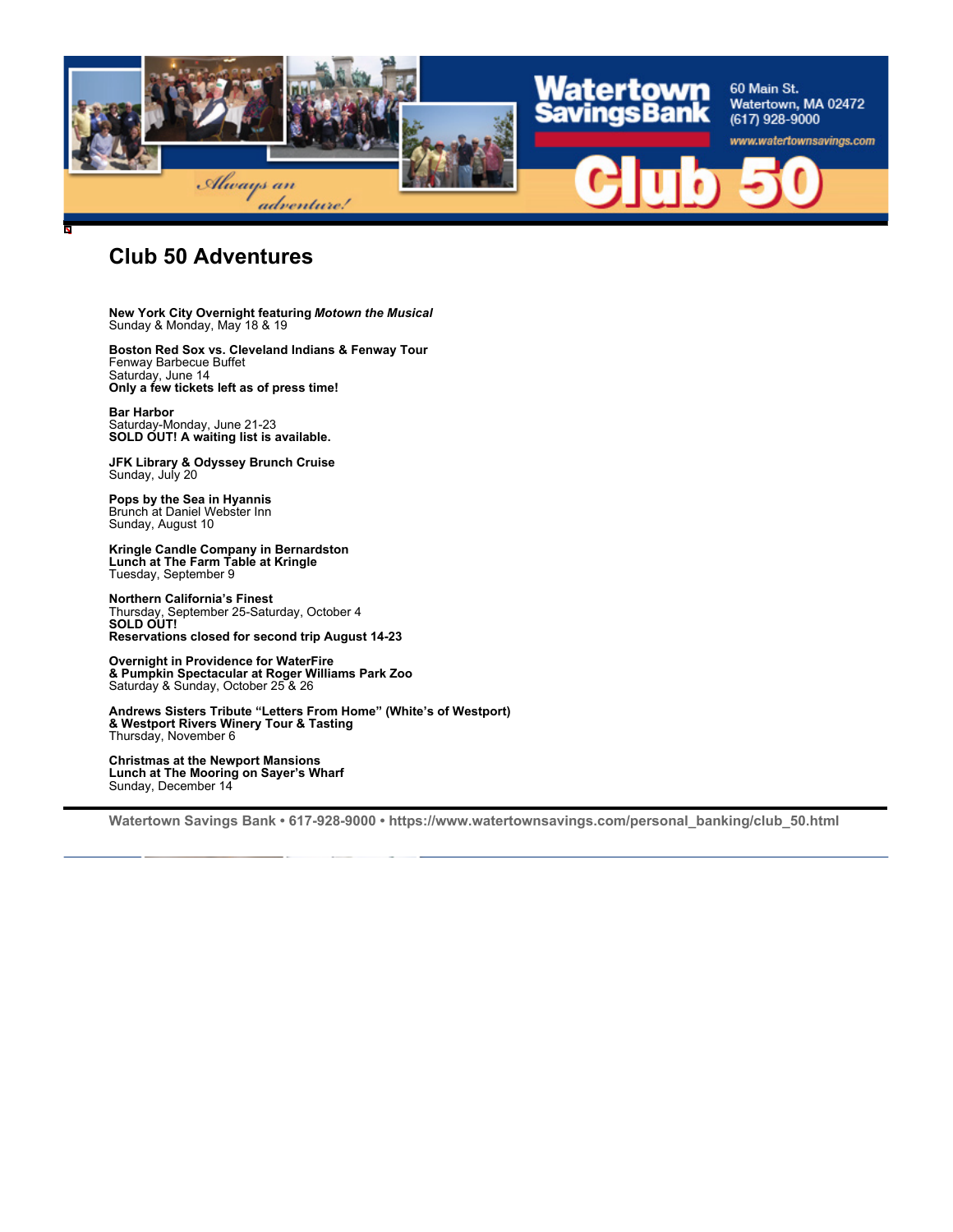

### **Save the Date**

## **Pops by the Sea**

**Date: Sunday, August 10, 2014**

#### First day of Signup: Friday, June 6, 2014

**Price: \$137 Members \$147 Guests Walkability: moderate:** ability to walk at a moderate pace.

If any of you joined us for Pops by the Sea and Celebrity Guest Conductor Angie Dickinson way back in 2009, you remember what a *wonderful* wonderful time we had! And many of you - as well as our Club 50 Advisory Board - have suggested we return! (And you're in good company: *Pops by the Sea has been selected by the American Bus Association as one of North America's Top 100 Events in 2011, 2012 and 2014.)*

Speaking of buses, we will leave at 10:30 a.m. on our deluxe Yankee Line motorcoach and first head to Sandwich for Sunday Brunch at the lovely Dan'l Webster Inn. Then we're off to Hyannis, where we will have free time to enjoy the town before taking our reserved festival seats. In case you haven't heard, this year's Celebrity Guest Conductor is Charlie Rose, following in the footsteps (or baton maneuvers) of broadcasting giants Walter Cronkite and Mike Wallace. We will head home after the show and return around 9:30 p.m.

#### **Cancellation Policy:**

Before 6/27/14 — Partial refund, minus ticket price. (If, and only if, we can find someone to take your place on the trip will we be able to grand a full refund during this time.) On or after 6/27/14— No refund.

**Please note:** Motorcoach seating is assigned according to the date & time we receive your reservation (excluding accommodations for special needs), starting 8:30 a.m. on the established first date of sign up. Non-members traveling with us must do so as the guest of a current club member. Individuals who require special attention must bring someone to assist them.

A Yankee Line, Inc. acts only as an agent for the various independent suppliers that provide hotel accommodations, transportation, sightseeing, activities, or other services connected with this tour. Such services are subject to the terms and conditions of those suppliers. A Yankee Line, Inc. and their respective employees, agents, representatives, and assigns accept no liability whatsoever for any injury, damages or expenses of any kind due to sickness, weather, strikes, hostilities, wars, terrorist acts, acts of nature, local laws or other such causes. A Yankee Line, Inc. is not responsible for any baggage or personal effects of any individuals participating in the tours/trips arranged by A Yankee Line, Inc.

#### **The reservation form is available on the left column of this page – see Forms.**

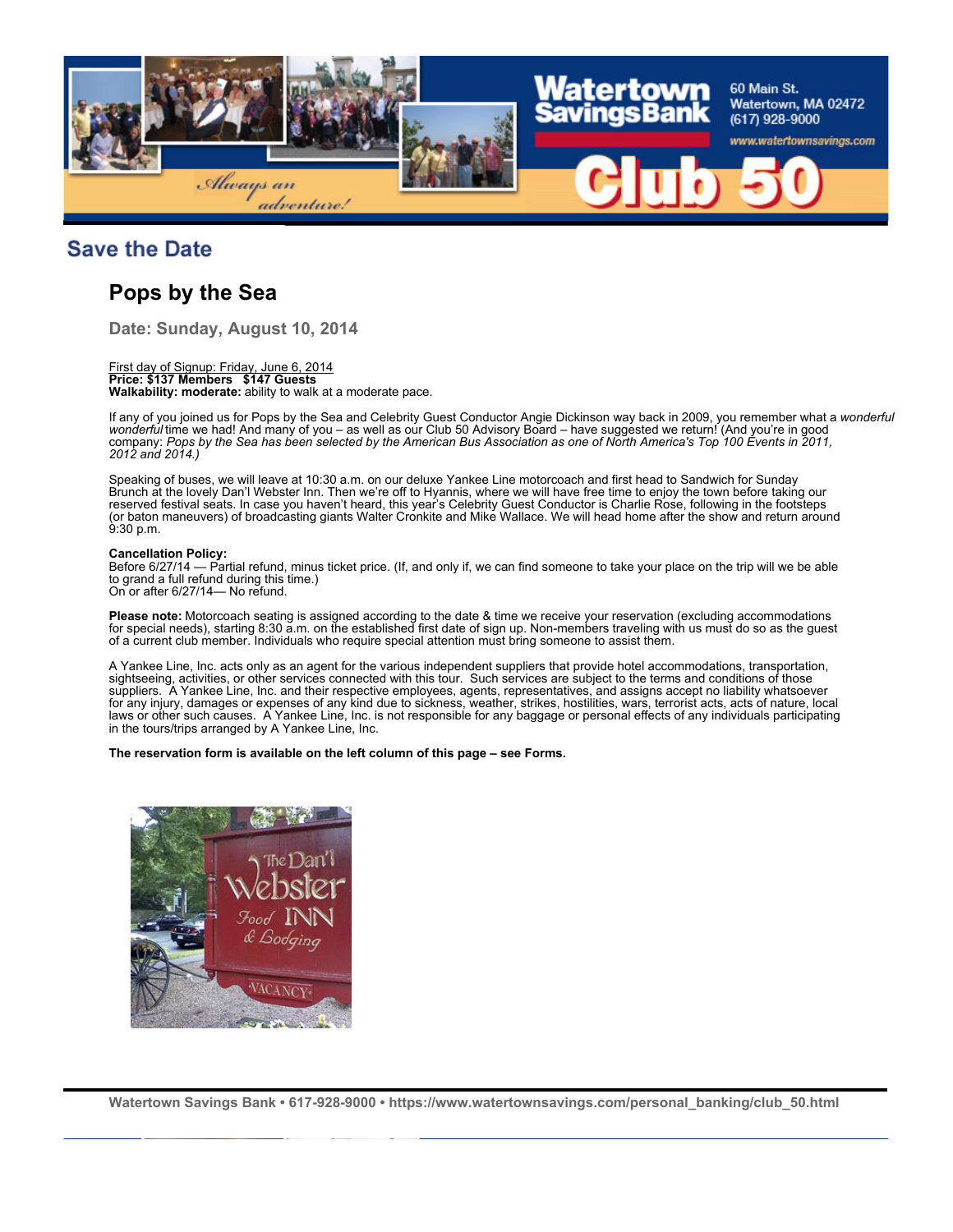

## **Featured Photo**

# **Champagne Truffles for Everyone!**

A little rain doesn't stop Club 50 from having fun! We made the most of a Saturday in Boston in late April, taking in the uniqueness that is the **Isabella Stewart Gardner Museum,** including their new wing with its acoustically perfect Calderwood Hall. We had lunch at Amrheins, a South Boston tradition since 1890 (featuring the oldest hand-carved bar in America and the first draft beer pump in Boston), then nibbled our way down Newbury Street for **The Boston Chocolate Walking Tour,** including the decadent Teuscher Chocolates and the wacky & wonderful Robin's Candy shop, as well as DeLuca's Market, Pinkberry, and nearby Gourmet Boutique.